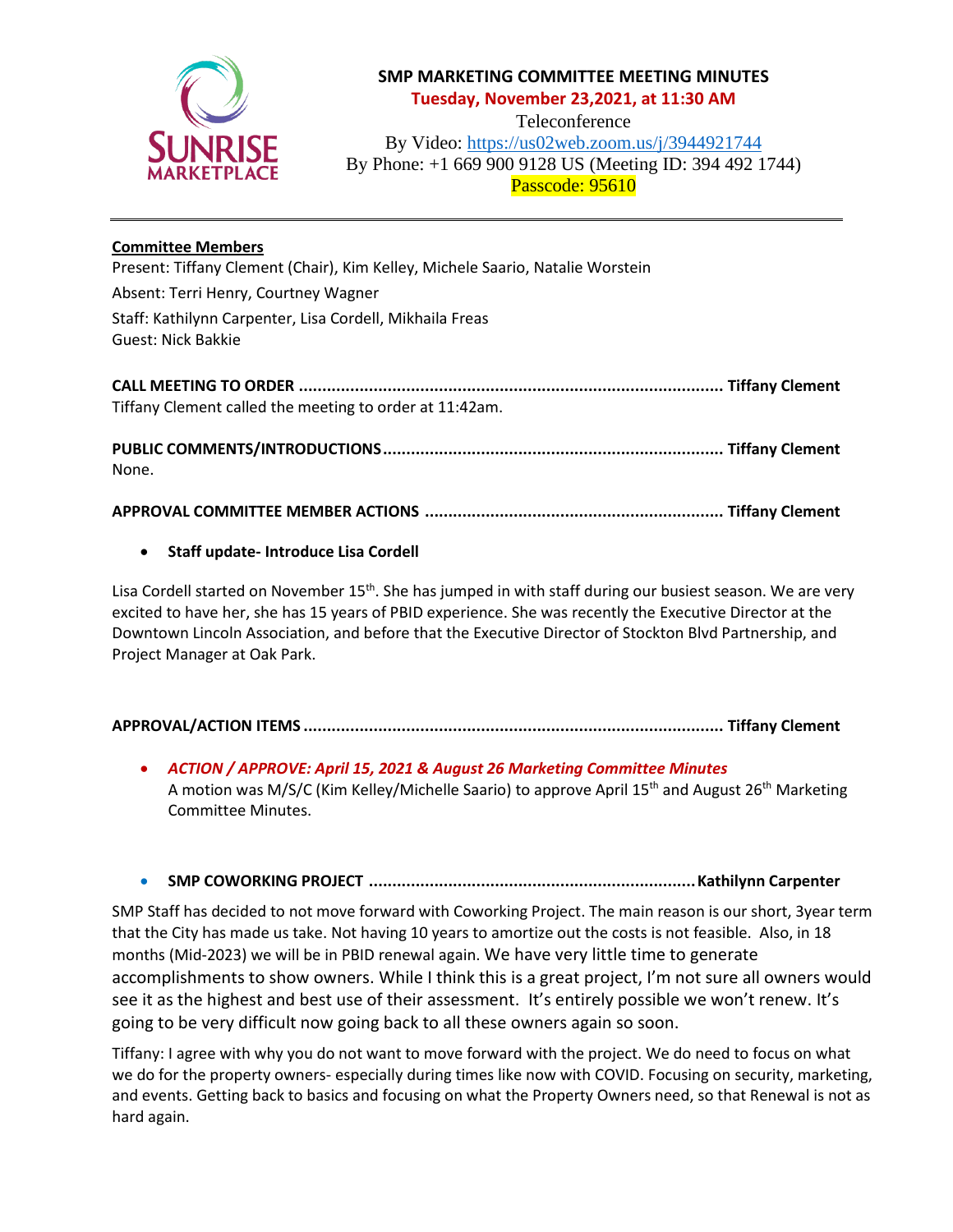Natalie: It was a great idea for the project, it would work if we had a longer term. With everything I have on my plate with the Mall, I worry with how much time we would have for this project and make it through Renewal again. I would like to see more push for marketing to promote what the PBID has done.

## **MARKETING............................................................................... Kathilynn Carpenter & Mikhaila Freas**

# • **3 rd Quarter & October Recap- Distributed**

In October we held more focus on the events happening in the District. This Quarter we tried something new by creating a Halloween Headquarters landing page on our website. The site housed all the events happening in the district (Spooky Street, Sunrise Harvest Festival, Carnival, CHPD Pals Trunk or Treat) along with our contesting and Halloween Shopping in the District. Contesting included a Costume and Décor contest and a Halloween Coloring Contest.

We also teamed up with the Citrus Heights Chamber, City of Citrus Heights, and Sunrise Mall for a Job Fair. Sunrise MarketPlace paid for our District's business registration fees. We had a total of 38 businesses and out of that, 15 were SMP businesses. We had a great turnout for employees. We had 68 registered, but more showed up. Many businesses were holding on the spot interviews as well.

## **4 th Quarter Preview:**

November contesting included a Turkey Fryer giveaway along with our Turkey Coloring Contest. In November we also began our Holiday Kick Off adds which began to highlight Holiday events in the District and upcoming contests.

Staff was looking for ideas to help promote our smaller businesses during the Holiday Shopping season. Lisa creating the Small Business Saturday campaign. Shoppers would shop small during the Shop Small campaign and upload their receipts to SMP to reimburse up to \$100 per winner.

### • **Holiday Headquarters Events & Contests**

Staff decided that we did not have the bandwidth to continue with Magical Moments, along with not knowing what the County Guidelines would be. We focused on our Holiday Contests and promoting other events in the District.

- o **Holiday Shopping Spree Contest (11/15- 12/10)**
- o **Color & Win Contest**
- o **Advent Calendar Gift Card Giveaway (12/1- 12/21) – Instagram**
- o **12/1: City Tree Lighting and Tree Sponsorship- City Hall**
- o **12/4: Dashing Thru the Snow (Kidtopia Sponsorship) -Citrus Town Center**

**Kim:** We have over 300 people signed up for our Kidtopia events. There has been great turn out. We will be asking for a \$1 donation for a photo with Santa which will be donated to Citrus Heights HART.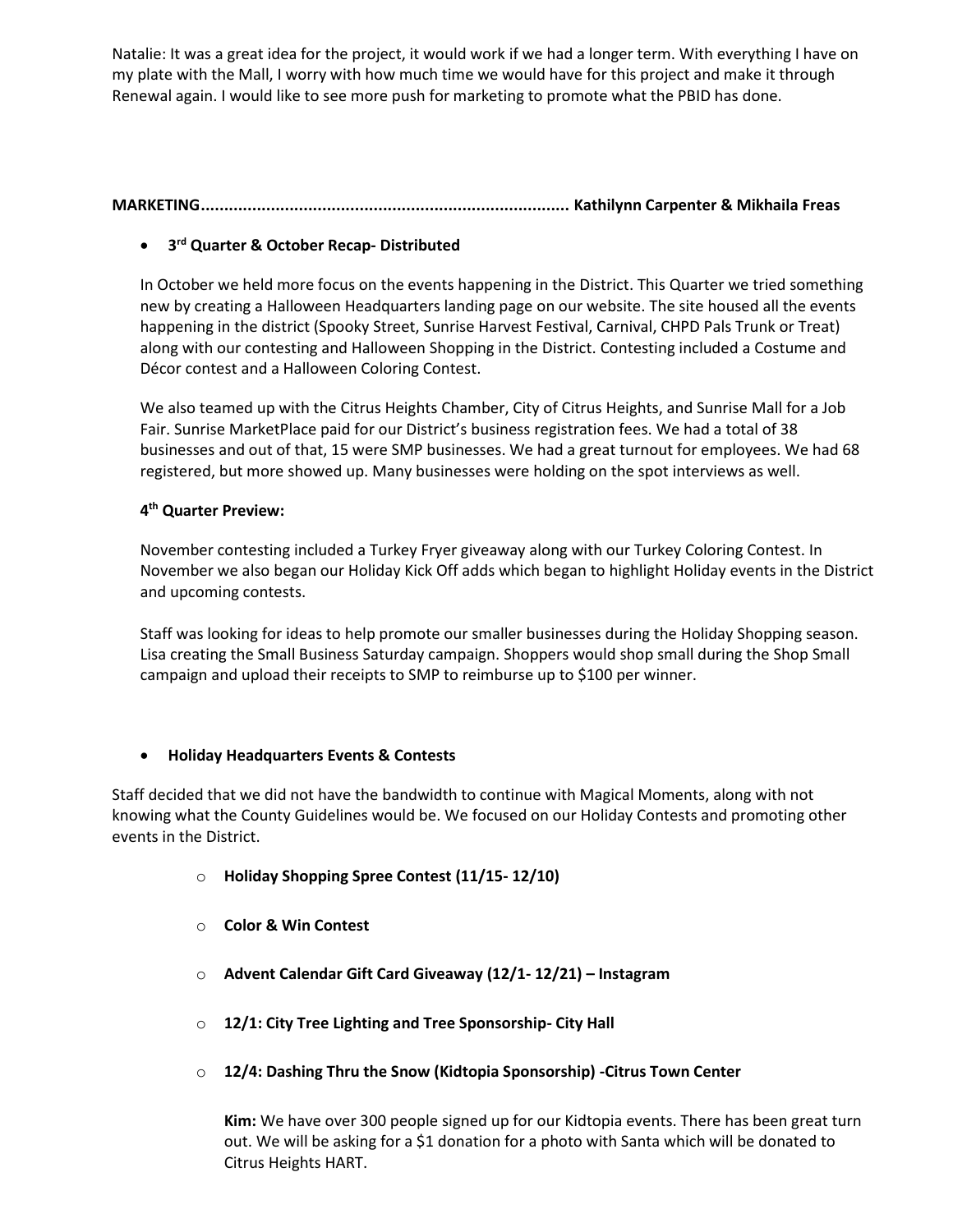### o **12/11: Holiday Food Drive with KHTS – MarketPlace at Birdcage**

#### o **12/18: Farmers Market Winter Holiday Bazaar- Sunrise Mall**

We will be sponsoring the event with Christmas Carolers and a Glitter Tattoo Artist. We have been having a lot of communication issues with the owners and we are re-evaluating our sponsorships.

#### o **Holiday Décor and Palm Tree Lights**

Holiday décor is up, but we are having some issues with the palm tree lights. We are missing a lot of extension cords. The City is claiming it is squirrels but the cords have a clean cut, not from being chewed. We had to purchase six cases of lights, and we told them if its not resolved we will not be doing lights anymore. We talked about adding more Holiday Décor, but with our 3-year term we do not think it is the best investment.

### • **Holiday Advertising**

- o **KYMX Christmas Music Sponsorship**
- o **SacBee Digital and Entertainment Newsletter Sponsorship**
- o **KHTS Food Drive advertising and Remote on site**
- o **Style Magazine – Holiday Supplement**
- o **CH Sentinel and CH Messenger digital ads**

**2022 DIRECTION ...................................................................................................Kathilynn Carpenter** 

## o **Three Signature events: Brews in the Burbs (Spring/Summer) & Día De Los Muertos (October), Magical Moments (December)**

Brews: Staff is currently meeting with Sac Brews, who helped with our 2019 Brews in the Burbs. We are researching whether Spring or Summer would be the best time for the event. 2019 was a success for it being the first one.

Halloween: We noticed a large rise in Trunk or Treats for Halloween. Next year we are looking into teaming up with the Low Rider club- Sacra Locos for a Día De Los Muertos event.

Magical Moments: Laser Light Show and the Nutcracker

### o **Phase Two MasterPieces in the MarketPlace OR Mural Execution**

We have a couple ideas on how we can bring art to the District. We can work on phase two of MasterPieces in the MarketPlace or look into doing another mural. We were very disappointed with working with Wide Open Walls. We would rather do something on our own. We would like to do an event around the art: Art in the Burbs, Pop up art galleries, chalk festival, student artists, paint the pavement.